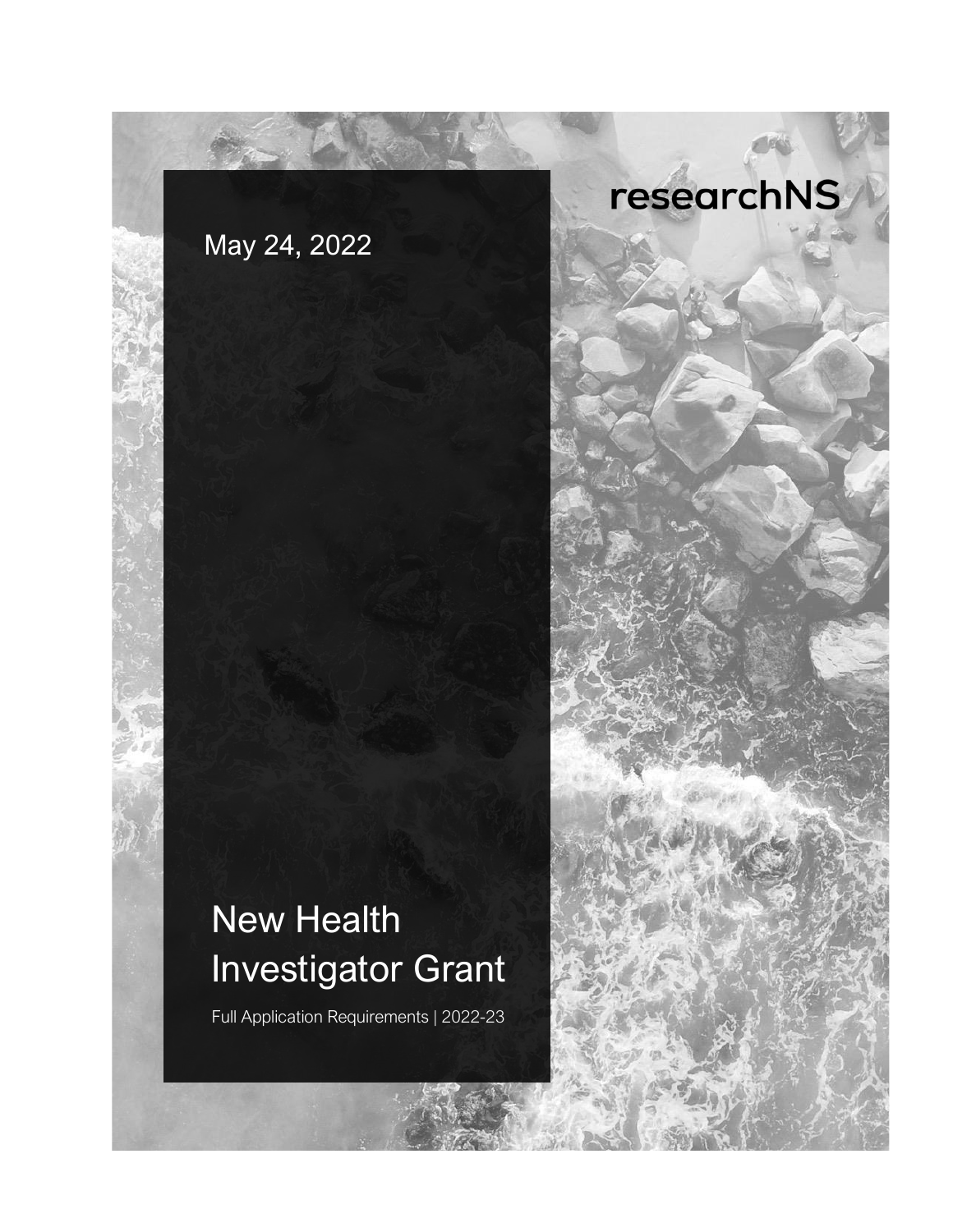## Please note: Only applicants who submitted a notice of intent and received an invitation from RNS to submit a full application may apply for this opportunity.

## Contents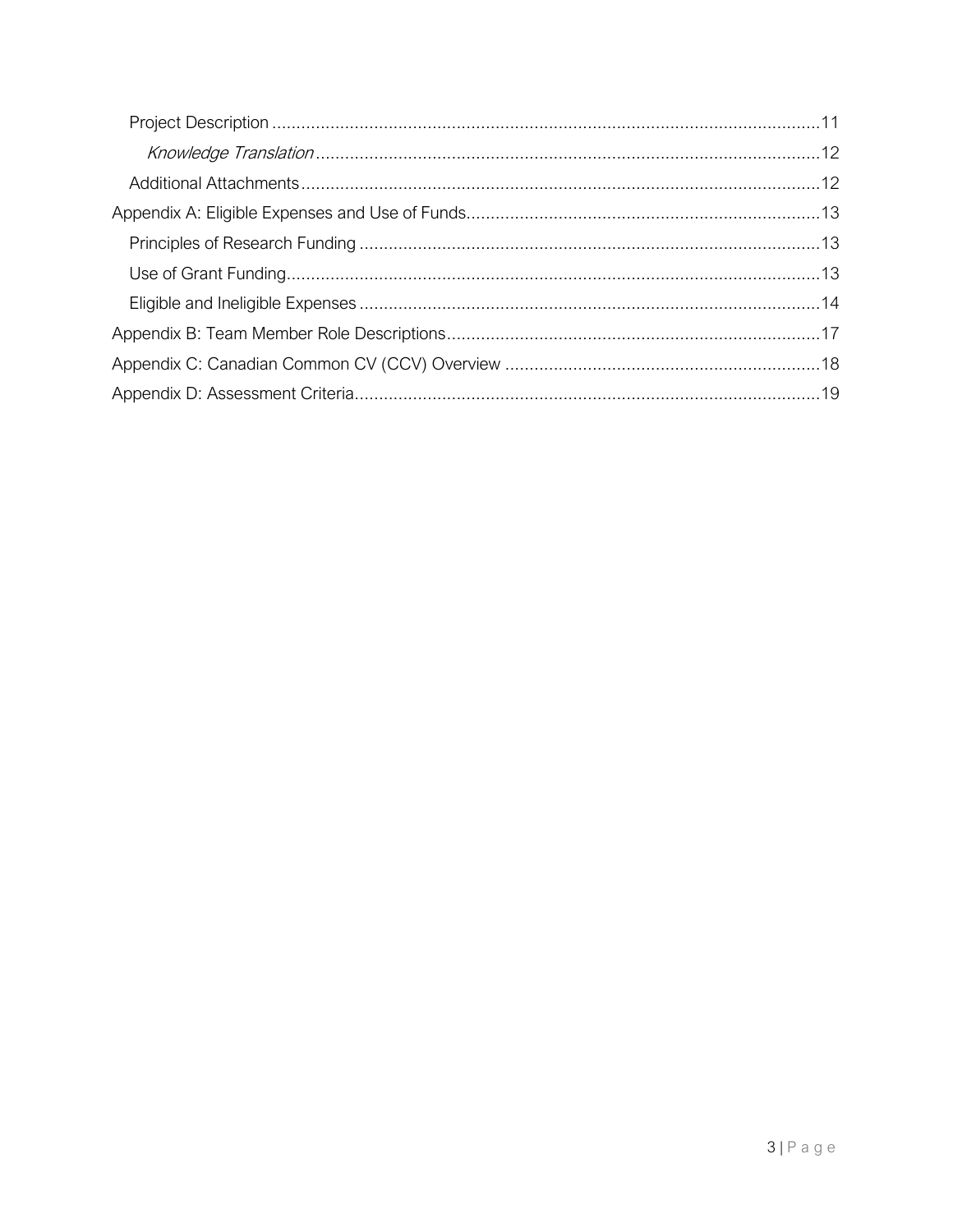**Requirements are outlined below for the full application for the 2022-23 Research Nova Scotia (RNS) New Health Investigator Grant. For more information on this opportunity, including deadlines, eligibility, application processes, and review processes, please visit: <https://researchns.ca/new-health-investigator-grant/>**

## <span id="page-3-0"></span>**Submission Process**

All applications will be submitted via Research Nova Scotia's online portal, [Jura.](https://researchns.smartsimple.ca/) To submit the application, the Primary Applicant (PA) must log into the Jura account created to submit the Notice of Intent (NOI) for this grant.

Once logged in, the PA will be able to view the application form for this opportunity under the ' $\ln$ Progress Applications' section on their Jura homepage.

Information entered in Jura is NOT automatically saved. Click the blue 'Save Draft' button frequently to ensure that you do not lose any information.

Applications will not be accepted beyond the deadline of Tuesday, September 13, 2022, at 1:00 PM (ADT).

## <span id="page-3-1"></span>**Inviting Others to See Submission**

PAs may invite others (i.e. co-applications, collaborators, or partners) to view the submission via the 'Invitations' tab on the left side of the submission form. To invite an individual as a viewer, select the 'plus button' to add a new viewer to the application. Provide the contact details of the individual (as detailed below) and select the 'viewer' role from the role dropdown. Once the contact information is entered for all viewers, select 'Invite'; the individual(s) will receive an email inviting them to create an account in Jura\* and will be able to view the submission under the '*In Progress* Applications' section on their Jura homepage.

Please note that the 'viewer' role may only view the submission content and cannot make edits to the submission on Jura.

|     | Prefix | <b>First Name</b> | <b>Last Name</b> | Email  | Role                       | <b>Status</b> |                           |
|-----|--------|-------------------|------------------|--------|----------------------------|---------------|---------------------------|
|     |        |                   |                  |        | -- Select One --<br>$\sim$ | Draft         | $\boldsymbol{\mathsf{x}}$ |
| ₩   |        |                   |                  |        |                            |               |                           |
| Add |        |                   | Save             | Invite |                            |               |                           |

It is important to remember that inviting an individual to view your submission will not automatically add the viewer as a team member on the application. To add someone as a team member on this project, you must complete the table found in the 'Team Members' section of your Jura application.

\*If the individual already has a Jura account, please ensure that the email address used for this invitation is the same email address used to sign up for their Jura account.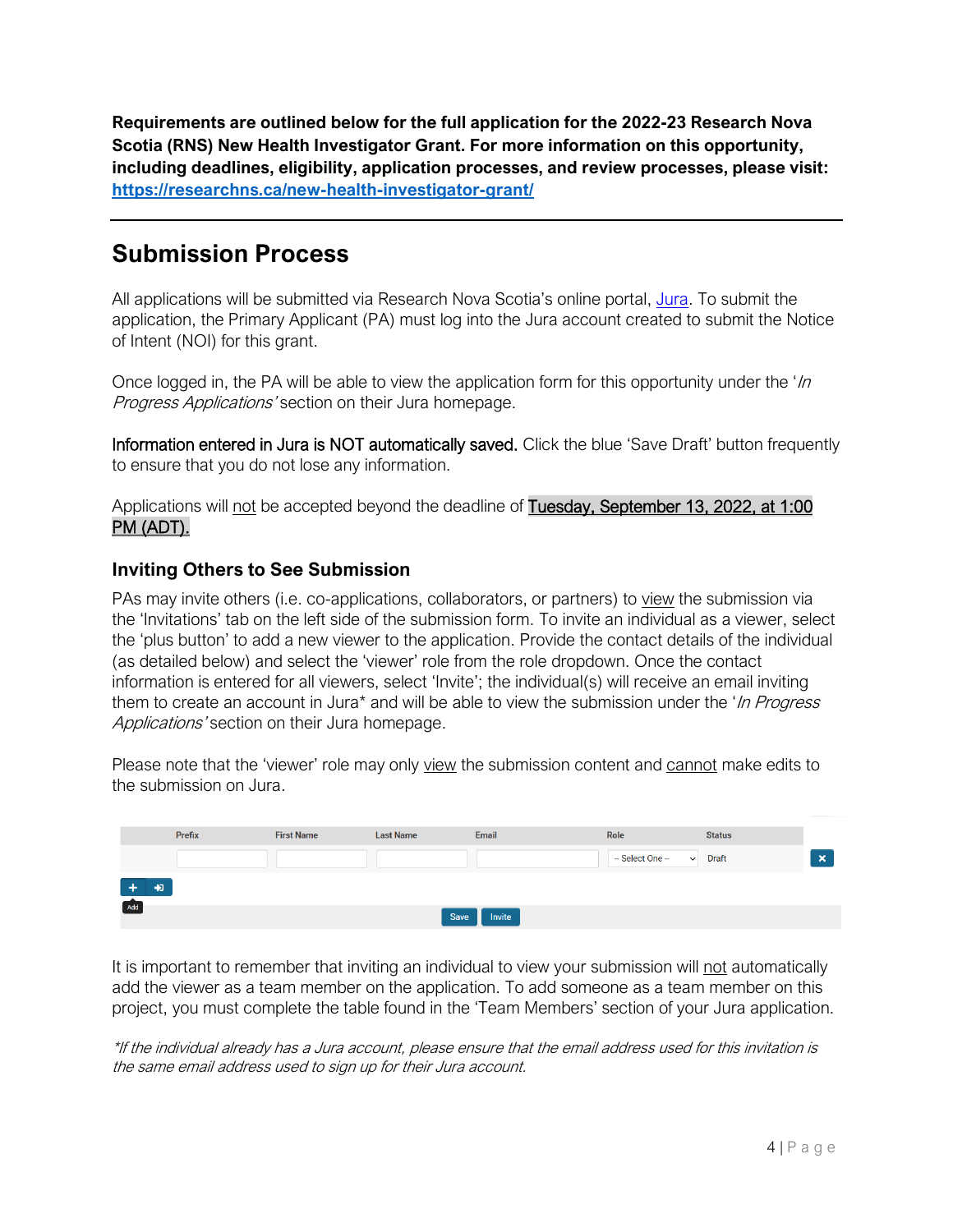## <span id="page-4-0"></span>**Jura Technical Support**

Technical issues related to application submission via Jura can be directed to:

RNS Jura Helpdesk [helpdesk@researchns.ca](mailto:helpdesk@researchns.ca)

Jura Helpdesk hours are 8am-4pm ADT Monday to Friday. Responses will be provided as soon as possible but please allow up to 24 hours for a response.

## <span id="page-4-1"></span>**New Health Investigator Grant Application Checklist**

To be considered for a New Health Investigator Award, you will need to apply online via Research Nova Scotia's online portal, [Jura](https://researchns.smartsimple.ca/) by Tuesday, September 13, 2022, at 1:00 p.m. (ADT) with the following items entered directly into Jura unless otherwise noted:

#### $\Box$  Applicant Information

- □ Applicant Organization
- □ Primary Contact

#### □ Finances

- $\square$  Budget table
- $\Box$  Budget Justification (uploaded to Jura)
- $\square$  Team Members table

### □ About the Project

- $\Box$  Project title
- $\Box$  Institution administering funds
- $\Box$  Job and Training opportunities
- $\Box$  Plain language summary
- $\Box$  Project objectives
- $\Box$  A Canadian Common CV for the primary applicant (uploaded to Jura)
- $\Box$  A Canadian Common CV\* for each team member (uploaded to Jura) \*A detailed CV may be submitted for team members who do not have an academic appointment.
- A Project Alignment Description (completed during the NOI stage)
- $\Box$  A Team Composition outline; maximum two pages (uploaded to Jura)
- $\Box$  A Project Description: maximum seven pages (uploaded to Jura)
- $\Box$  Additional Attachments (uploaded to Jura)
	- $\Box$  Required: If a mentor is identified in the application, upload the **Mentor Letter of** Support to the 'Additional Attachments' section
	- □ *Optional:* Additional Attachments such as references, letters of support from partners, etc.

#### □ *Optional:* Reviewers

- $\square$  Suggested reviewers
- $\Pi$  Excluded reviewers
- $\Box$  Six keywords
- $\Box$  Ethics requirements
- $\Box$  Resubmission declaration

 $5$  | P a g e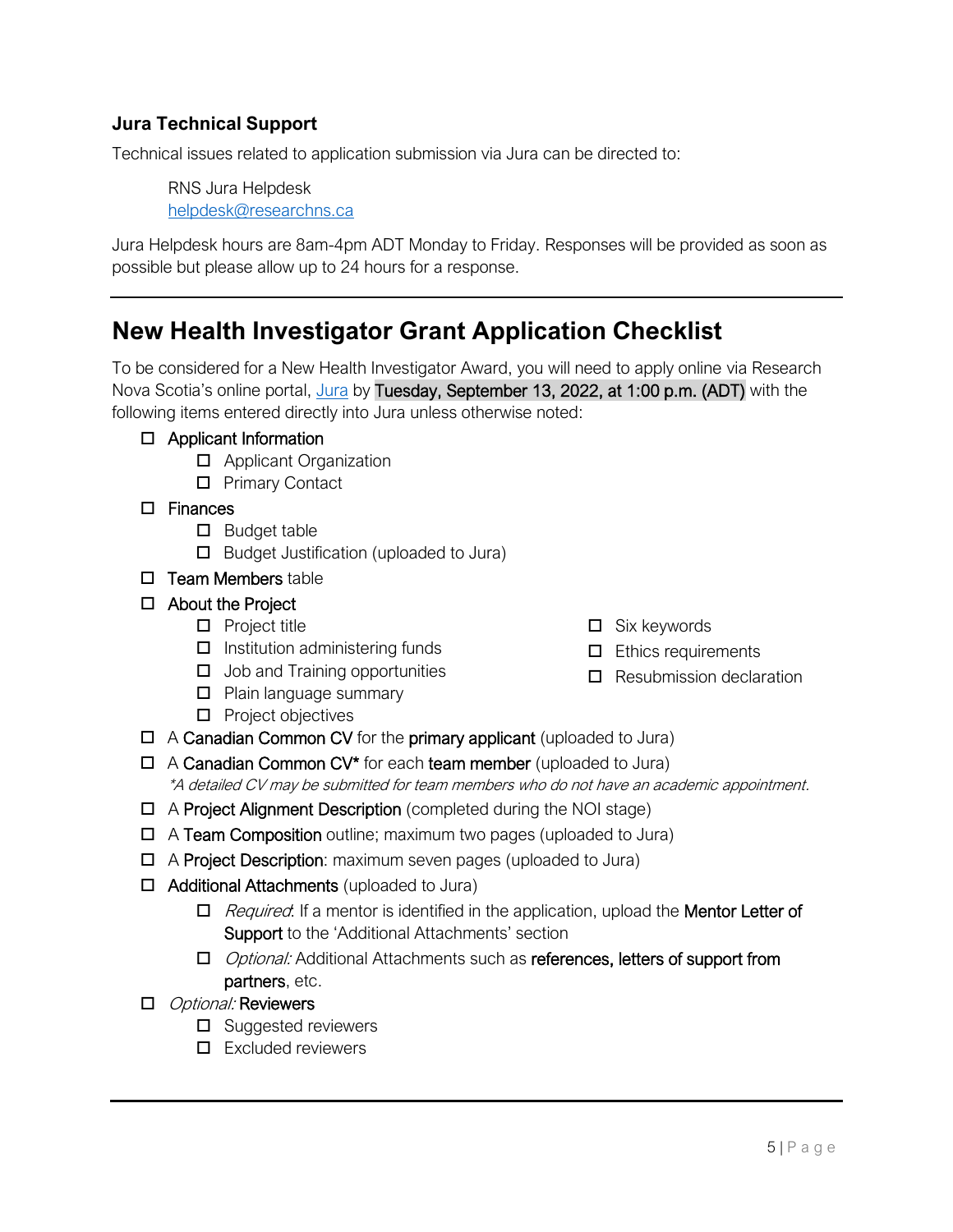## <span id="page-5-0"></span>**Applicant Information**

In this section, please provide the information requested regarding the primary applicant (the main contact for the submission).

## <span id="page-5-1"></span>**Applicant Organization**

This is the organization that you selected upon sign up to the Jura system. If your organization affiliation is incorrect, please contact [helpdesk@researchns.ca.](mailto:helpdesk@researchns.ca)

## <span id="page-5-2"></span>**Primary Contact**

This field displays the contact information that you entered upon sign up. If this information is incorrect, please update your contact information using the 'Personal Profile' link on your Jura homepage.

## <span id="page-5-3"></span>**Finances**

## <span id="page-5-4"></span>**Budget Table**

\*Please se[e Appendix A](#page-12-0) for details regarding eligible expenses and use of funds\*

The following information must be entered directly into Jura. To add a new row, click the '+' button. To remove a row, click the 'x' button.

## <span id="page-5-5"></span>**Financial or In-Kind Support**

In this section, please outline any financial or in-kind support confirmed for this project. A short description or additional details about the support may also be provided.

### <span id="page-5-6"></span>**Expenditure**

List all expenses associated with the project. Ensure that all costs (up to a maximum of \$50,000 per year) are clearly outlined and a description of budget items is included. IMPORTANT: All projects are subject to a financial holdback of 10%.

## <span id="page-5-7"></span>**Budget Justification**

### Maximum: One page

Applicants must upload a budget justification that includes additional details of the expenses outlined in the budget table. RNS funds must be used effectively and efficiently and be applied directly to the costs for which the funds were approved. Peer reviewers carefully review budgets and only expenses that are eligible and deemed necessary for the proposed project will be approved.

If any proposed project activities are dependent on other sources of funding, this contingency should be clearly identified and its impact on the execution of the project addressed.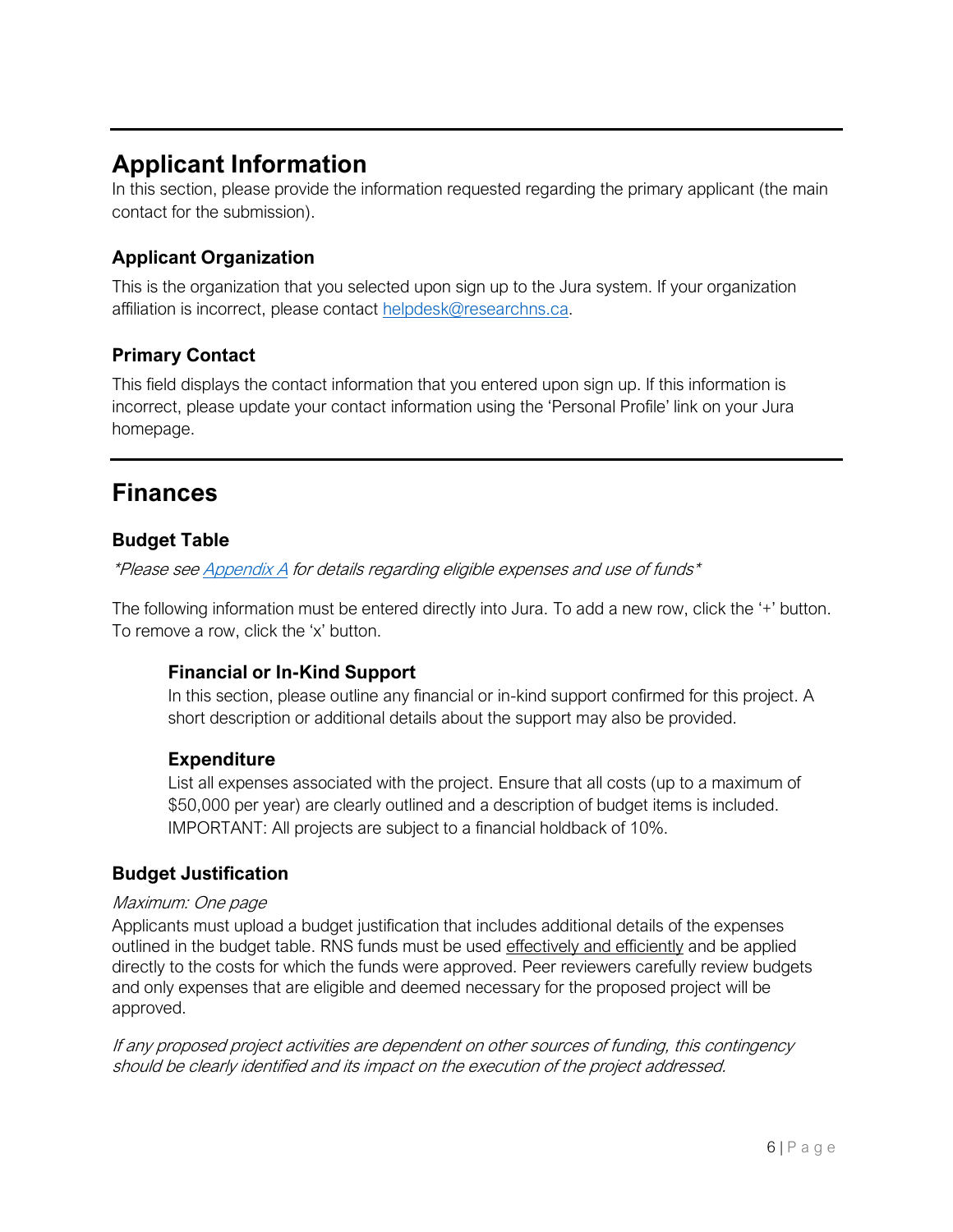Your budget justification document must include details of your expenses, as appropriate. Please refer to the table below for examples of common expenses that may be included in your proposal, as well as the justification required for each category.

| Personnel                                            | Outline details of hourly wage, work hours per week and number of weeks of work<br>for each personnel position listed in the budget table. Ensure CPP, El and other<br>related deductions/benefits are included, if required. Ensure that costs related to<br>human resources, procurement and travel align with the policies of the institution<br>administering funds.                                                                                 |
|------------------------------------------------------|----------------------------------------------------------------------------------------------------------------------------------------------------------------------------------------------------------------------------------------------------------------------------------------------------------------------------------------------------------------------------------------------------------------------------------------------------------|
| Professional/<br><b>Technical</b><br><b>Services</b> | Provide details of any professional or technical contracts or arrangements. The<br>details and cost of the services that will be purchased or any additional justification<br>(i.e., why a vendor was selected) should be further described in the Budget<br>Justification section of the application.                                                                                                                                                   |
| Equipment<br>and Materials                           | Provide cost estimates, including applicable taxes, shipping costs and other costs<br>that are part of a purchase or lease. If requesting funding for equipment normally<br>supplied by a university/institution, detail why new or additional equipment is<br>required. Any equipment and computer hardware/software that exceed \$2,000<br>requires 1-2 quotes that can be uploaded in the Additional Attachments Section of<br>this application form. |
| Meeting<br><b>Expenses</b><br>Honoraria              | Provide relevant details related to any costs listed under these budget items.                                                                                                                                                                                                                                                                                                                                                                           |
| Travel                                               | Enter budget information for travel, distinguishing between travel related to work on<br>the project (i.e., travel to conduct focus groups, team meetings, partnership<br>development etc.) and travel related to dissemination activities (i.e., conferences,<br>community forums to present results).                                                                                                                                                  |
| Other                                                | Provide relevant details related to any items not already covered in another budget<br>area.                                                                                                                                                                                                                                                                                                                                                             |
|                                                      |                                                                                                                                                                                                                                                                                                                                                                                                                                                          |

## <span id="page-6-0"></span>**Team Members**

All team members must be listed in this section:

- Enter all requested details for each team member.
- A team member role must be indicated for each member. For full descriptions of team member roles, see [Appendix B.](#page-16-0)
- Click the '+' button to add more rows
- Click the 'x' button to remove a row

All team members, including mentors, must submit an up-to-date, PDF version of a funding CV (either CIHR Academic or CIHR Project Biosketch) to the Primary Applicant (PA) to be uploaded in the 'Attachments – Team Member CVs' section of this application. Please ensure the version submitted to the PA is validated and not in draft form.

Partners are not required to submit a CV, however, they should submit a letter of support detailing their qualifications/interest (i.e. why he or she would like to be involved in the project) and what they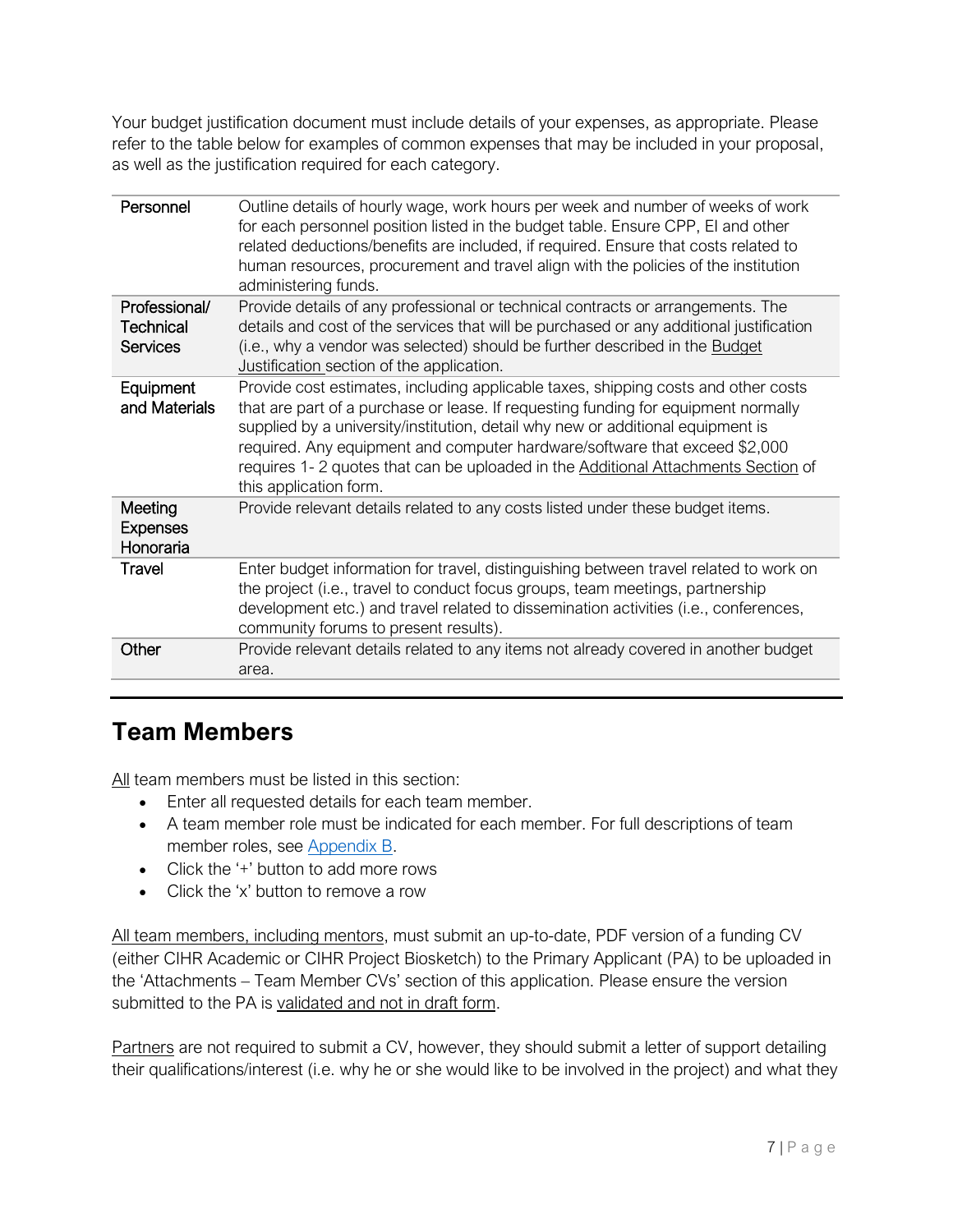will be contributing to the project. The letter(s) of support may be uploaded in the Additional Attachments Section of this application.

- A team member with an academic appointment should submit a Canadian Common CV (CCV).
- International team members who do not have a CCV may submit an academic CV.
- A team member without an academic appointment should submit a detailed resume/CV to the Principal Investigator to be uploaded in this section.

For additional information about obtaining a CCV please refer to the Common CV Overview [\(Appendix C\)](#page-17-0).

## <span id="page-7-0"></span>**Mentor(s)**

It is strongly recommended that each Primary Applicant have at least one designated mentor appointed to the research team. Mentors should be chosen with care and be appropriate for the PA's career stage and circumstances. Multiple mentors are allowable, if appropriate. All mentors must be clearly identified as such in the 'role' section of the 'Team Members' table. If the mentor will act in multiple roles, please include both roles in the role field (i.e. Co-Investigator/Mentor).

A letter of support from the mentor(s) is required and may be uploaded in the Additional Attachments Section of this application.

# <span id="page-7-1"></span>**About the Project**

## <span id="page-7-2"></span>**Project Title**

Please provide a proposal title. This title will be used for communication purposes. It should be the same title as previously used for your notice of intent submission.

## <span id="page-7-3"></span>**Institution administering funds**

Applicants must indicate the name of the institution that will administer the project funds. For an application to be submitted to the RNS, an individual with signing authority for this organization will be required to log in to Jura to approve the application and agree to terms and conditions listed in the Institution Agreement. It is recommended that applicants contact the institution that will be approving their application *well in advance of deadline* to determine internal institutional deadlines, requirements, and potential support.

## <span id="page-7-4"></span>**Jobs and Training Opportunities**

Please provide the number of jobs (full time equivalents) supported directly by this grant and the number of training opportunities it will create over the full tenure of the project. This information is used for administrative and reporting purposes only.

NOTE: The calculation of full-time equivalent (FTE) is an employee's scheduled hours divided by the employer's hours for a full-time work week. For example, let's assume you have hired one Research Assistant to work 30 hours a week on this project for two years. We would calculate this as: (30 hours per week / 40 hours if full-time)  $x$  1 worker  $x$  2 years = 1.5 FTE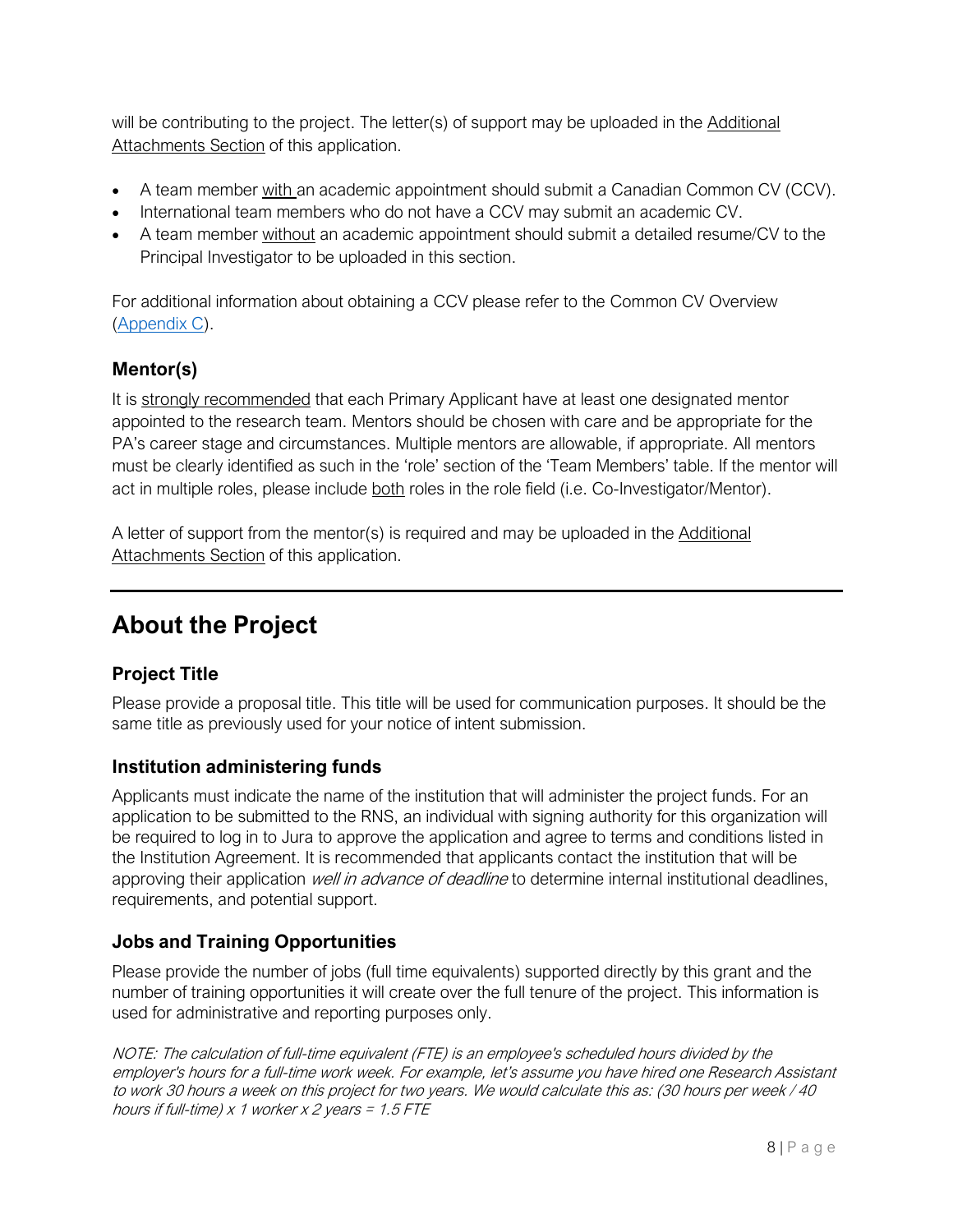## <span id="page-8-0"></span>**Plain Language Summary**

#### Maximum: 300 words

Please provide a clear and concise overview of the project written in language suitable for a nonscientific audience. If funded, RNS will use this summary for communication purposes. Wherever possible, avoid using jargon, abbreviations, and technical terms; if you must use them provide a clear explanation. This summary should briefly describe the activities for which you are requesting funding, the research area of interest, and the potential impact for Nova Scotia.

This summary may be the same as that provided during the notice of intent process or may be updated to provide additional clarity.

## <span id="page-8-1"></span>**Project Objectives**

List the primary research objectives you would like to achieve over the duration of the project. These objectives must include the overall research objectives and capture the achievements expected if project is funded. In addition, they should align with the Project Description section of your application.

Enter only one objective per text box. A maximum of ten objectives may be listed on the application form. Click the '+' button to add a row. Click the 'x' button to remove a row.

Funded applicants will be required to report on all progress related to the listed objectives on an annual basis.

## <span id="page-8-2"></span>**Key Words**

During the NOI submission, six key words were provided for your proposal. Please use the same six key words for your full application submission.

### <span id="page-8-3"></span>**Ethics Requirements**

Please indicate which ethics approvals apply to your project. If you have the approval from your institution's ethics board/committee, please upload it in this section. If approvals are not available at time of application, they must be provided ASAP should your project be approved for funding.

#### <span id="page-8-4"></span>**Resubmission**

Please declare whether this application is a resubmission to the New Health Investigator Grant program. If so, please upload a brief (two-page maximum) document detailing the progress made since the previous submission and explain how you responded to the main concerns raised by reviewers.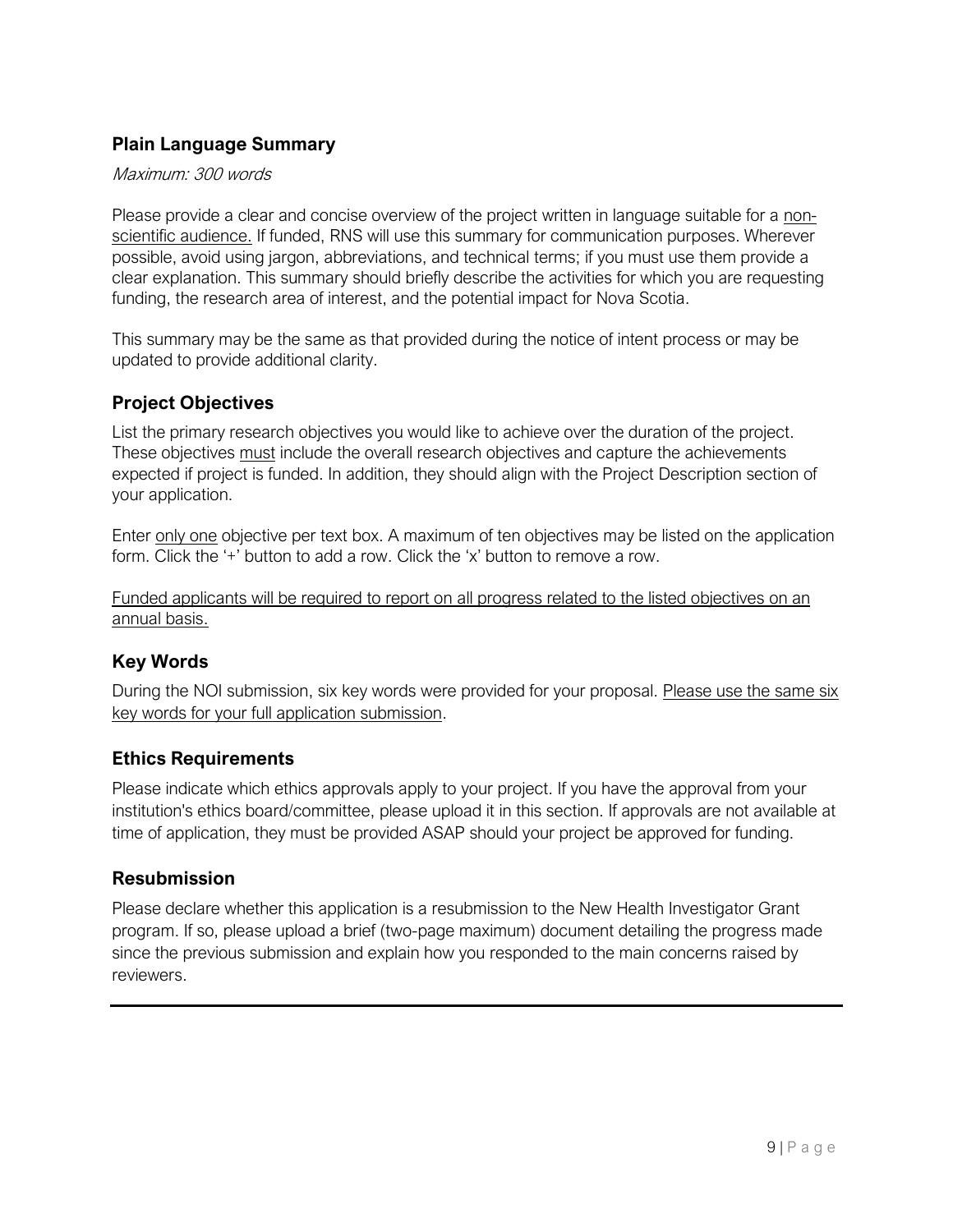## <span id="page-9-0"></span>**Attachments**

The following items must be uploaded into Jura. All uploaded documents **must** adhere to the following format:

- Must be in PDF format.
- Each section cannot exceed the page limits described below.
- Font must be 11 pt. minimum, black type. No condensed/narrow fonts, type, or spacing.
- 1.5 line spacing, 0.5 inch (1.27 cm) left and right margins.
- Page numbering can start at one and end with the maximum page limit for that section; applicants do not need to attempt consecutive numbering between sections.

## <span id="page-9-1"></span>**Primary Applicant - Canadian Common CV (CCV)**

Format: Funding CCV (either CIHR Academic or CIHR Project Biosketch)

Upload an up-to-date, PDF version of a funding CV (either CIHR Academic or CIHR Project Biosketch) for the Primary Applicant (PA). Please ensure the version uploaded to Jura is validated and not in draft form. This CCV may be the same used for the notice of intent stage or may be updated, if required.

For additional information about obtaining a CCV please refer to the Common CV Overview [\(Appendix C\)](#page-17-0).

## <span id="page-9-2"></span>**Team Members - Canadian Common CV (CCV)**

Format: Funding CCV (either Academic or Project Biosketch)

Upload an up-to-date, PDF version of a funding CV (either academic or project biosketch type) for ALL team members (including mentors) listed in the 'Team Members' section of the application. Please ensure the version uploaded to Jura is validated and not in draft form.

- A team member with an academic appointment should submit a Canadian Common CV (CCV) to the Primary Applicant to be uploaded in this section.
- International team members who do not have a CCV may submit an academic CV.
- A team member without an academic appointment should submit a detailed resume/CV to the Principal Investigator to be uploaded in this section.

For additional information about obtaining a CCV please refer to the Common CV Overview [\(Appendix C\)](#page-17-0).

## <span id="page-9-3"></span>**Project Alignment**

Your Project Alignment description will be available to view during the application stage but cannot be changed.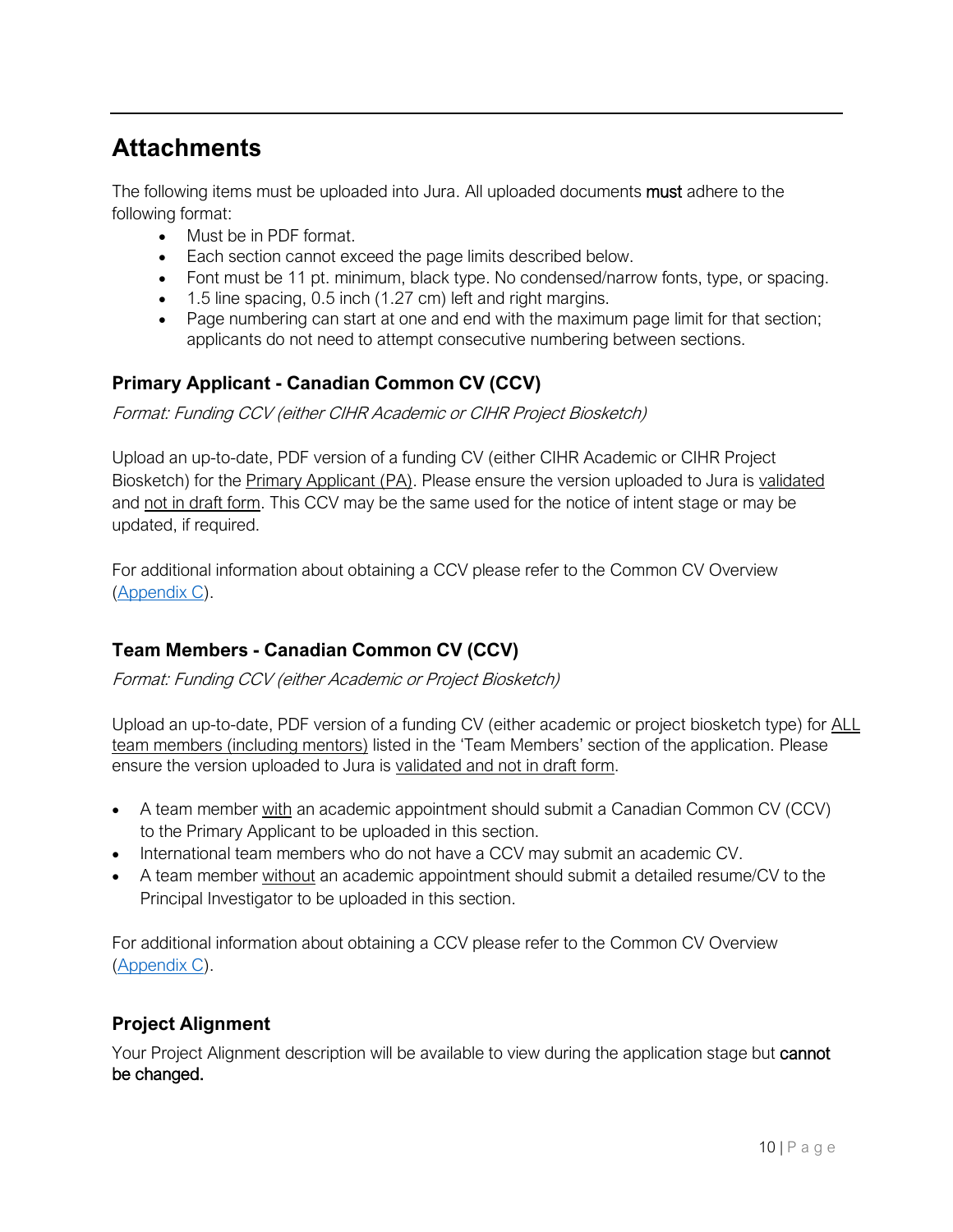## <span id="page-10-0"></span>**Team Composition**

Maximum: Two pages

In this document, you must:

- Outline each team member's project role and responsibilities.
- Demonstrate that the intended team can successfully conduct the proposed research described.

It is strongly recommended that each Primary Applicant have at least one designated mentor appointed to the research team. Chosen mentors should be chosen with care and be appropriate for the PA's career stage and individual circumstances. Multiple mentors are allowable, if appropriate.

In the Team Composition document, please describe:

- the relationship between the Principal Investigator and the mentor(s) to date,
- the role of the mentor(s) in the execution of the proposed work,
- how the mentor(s)' expertise and experience strengthen the application, outlining past mentorship success, relevant publications, funding history, discoveries, achievements, community work, and any other information relevant to assess the potential quality of mentorship.

A letter of support from the Mentor(s) may also be uploaded in the Additional Attachments Section of this application form.

If the applicant does not have a research team, describe the ways in which the applicant has the capacity and expertise to complete the project.

## <span id="page-10-1"></span>**Project Description**

#### Maximum: Seven pages

Provide a clear and concise description of the proposed research project that includes:

- A description of the issue/topic to be researched, the project objectives, research questions and methodology.
- How sex (biological) and/or gender (sociocultural) considerations are taken into account in the proposed research, or an explanation why sex and/or gender considerations are not applicable to the research. Information on incorporating considerations of sex and gender in health research is available on the [CIHR website.](http://www.cihr-irsc.gc.ca/e/32019.html) RNS suggests all applicants review these materials.
- A detailed work plan and timeline that includes:
	- o Project start/end dates, and deadlines.
	- o Activities that will meet project objectives.
- How the potential and significance of the proposed research may impact the Provincial Health [Research Priorities.](http://www.researchns.ca/new-health-investigator-grant/) This may expand on information provided during the notice of intent stage, recognizing this description will be reviewed by a scientific peer review committee.
- Any relevant demographic and epidemiological data.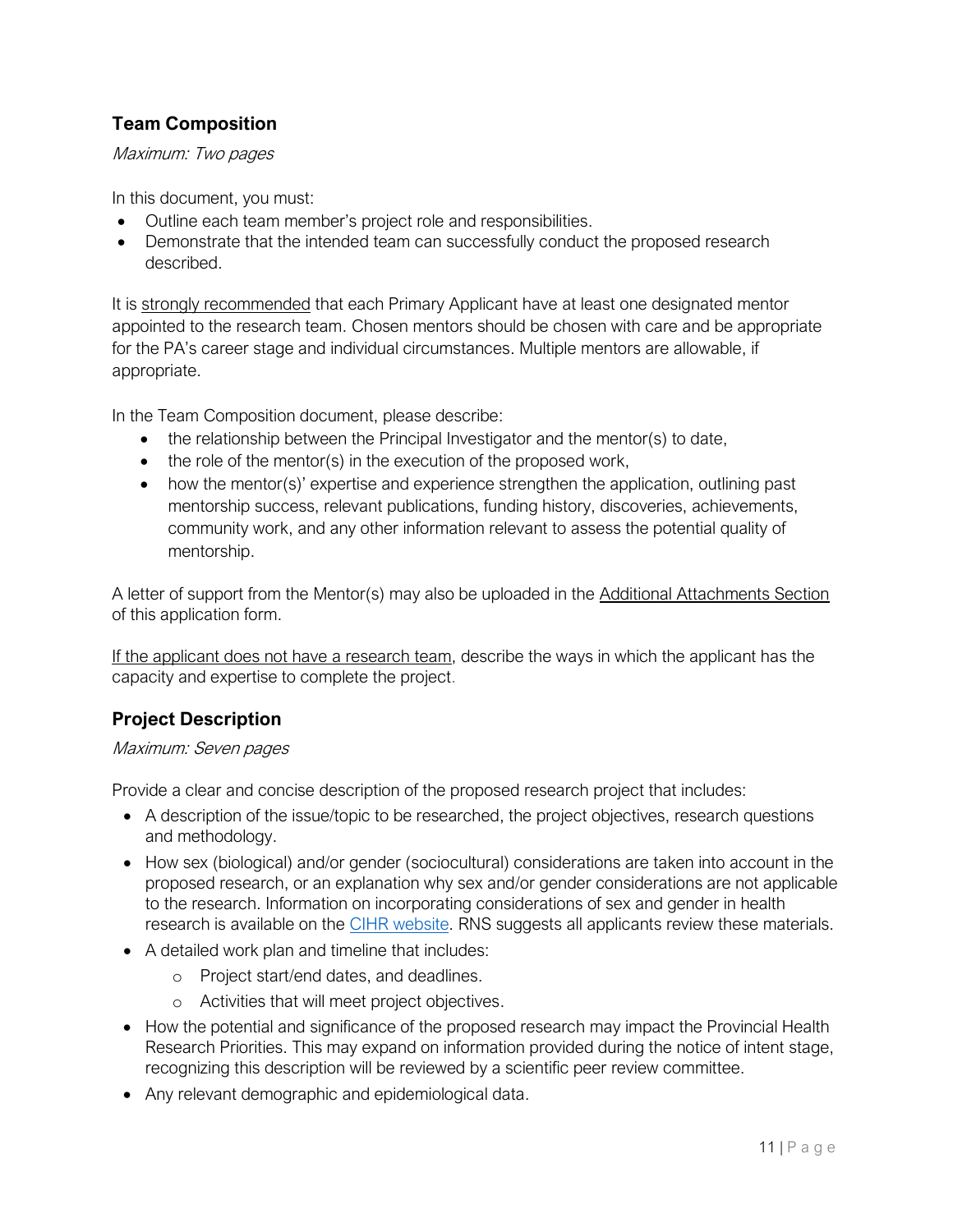- A description of anticipated challenges and how they will be addressed.
- Describe how you will know if this project is successful and your approach to determining success.
- All figures, diagrams, illustrations etc. are included within the page limit. References cited in all sections of the application can be uploaded in the [Additional Attachments](#page-19-0) section of Jura.

#### <span id="page-11-0"></span>*Knowledge Translation*

The knowledge translation plan should be included within the project description. All applications are required to include dissemination activities as part of their project. This can be a board range of activities to improve the use of evidence in practice, policy, and further research. Activities should be embedded within the project plan and should be determined based on their appropriateness given the type of research and target audiences. Research users are the target audiences of research evidence and additional information can be found from CIHR's 'Guide to Knowledge Translation Planning' at <http://www.cihr-irsc.gc.ca/e/45321.html>

#### <span id="page-11-1"></span>**Additional Attachments**

References: You may upload up to six pages of references cited in your application. Use disciplineappropriate formatting.

Letters of Support: Applicants may upload letters of support from mentor(s), community, or industry partners when appropriate. This is particularly important if a partnership is key to the success of the project.

Other Attachments: Up to 3 additional supporting documents relevant to the application can be uploaded to Jura. (For example, a letter confirming access to data source or sample questionnaires.)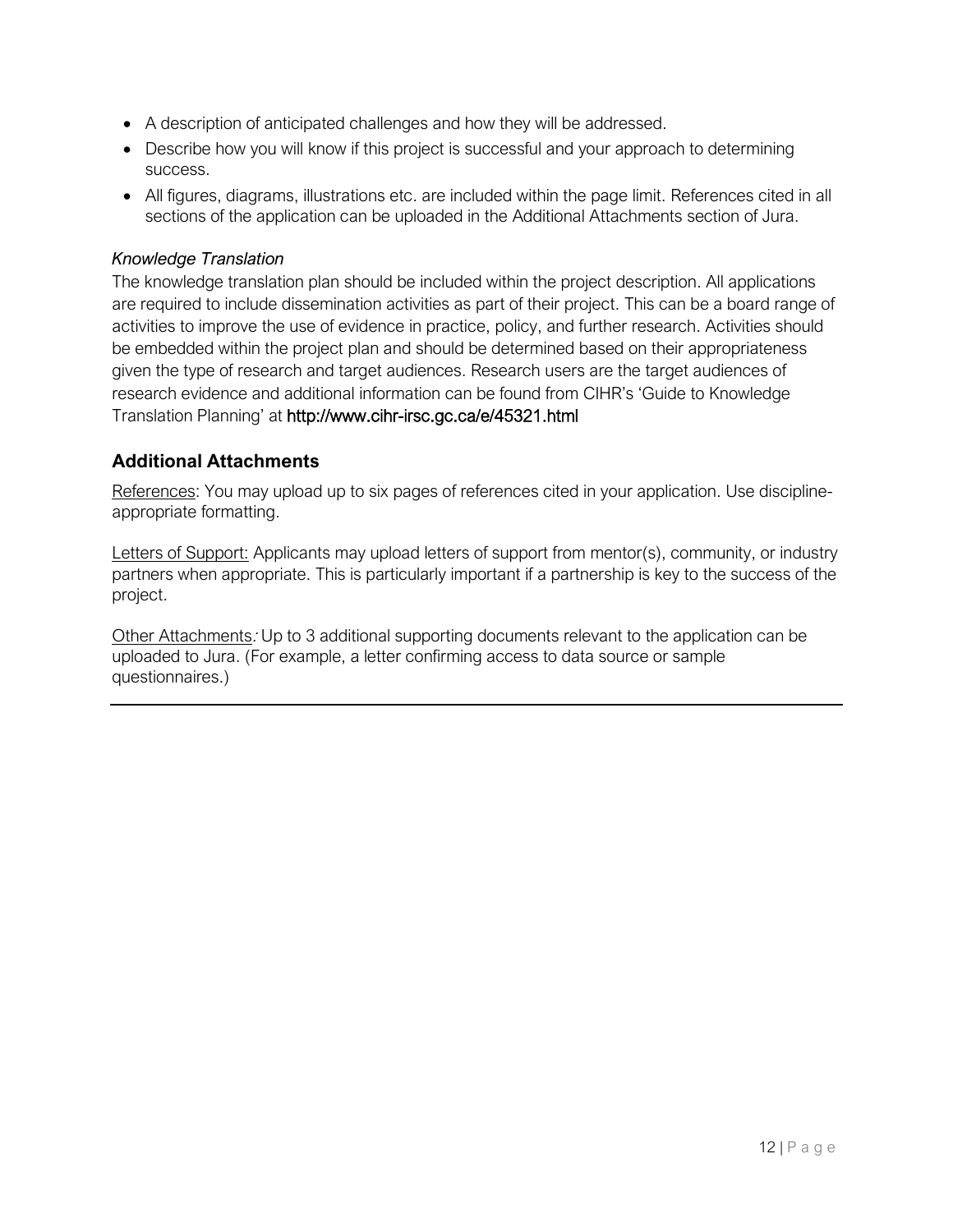## <span id="page-12-0"></span>**Appendix A: Eligible Expenses and Use of Funds**

### <span id="page-12-1"></span>**Principles of Research Funding**

- 1. RNS funds must be used effectively, efficiently, and ethically. To be eligible, the expense must be essential for the purpose for which the funds were awarded, and used only in accordance with the ethical, financial, and equity, diversity, and inclusion (EDI) policies and practices of the administering organization.
- 2. RNS will fund only research, and expenses related to that research, that is consistent with its legislation and regulations.
- 3. Project costs covered by another funder are not eligible research expenses.

#### <span id="page-12-2"></span>**Use of Grant Funding**

#### Budget Variance

Up to 20% of the approved budget may be reallocated among budget categories. Reallocation of more than 20% of the approved budget must be approved by RNS personnel. All variances between approved and actual budgets must be outlined in progress and final reports.

#### Funding Period

The grant/award funding period is the time between the start and end dates outlined in the recipient's payment schedule. All funds must be distributed before the end of the funding period. RNS is not responsible for expenditures outside the funding period or in excess of the funds it is contracted to provide.

#### Institutional Policies

Costs related to human resources, procurement and travel must align with the policies of the institution administering funds. When discrepancies or exceptions arise, RNS will defer to the policies of the institution. The grant recipient's affiliated institution may withhold approval of an expenditure if it contravenes institutional policies or the RNS program requirements.

#### **Jurisdiction**

RNS funds will be issued to Nova Scotia institutions and will be used for activities taking place in Nova Scotia.

#### Additional Funding

RNS does not provide funding for projects already funded by another agency, unless the applicant can clearly demonstrate that there is no duplication or overlap in the allocation of RNS and external funds.

#### Unused Funds

All unused funds must be returned to RNS at the end of the grant/award funding period.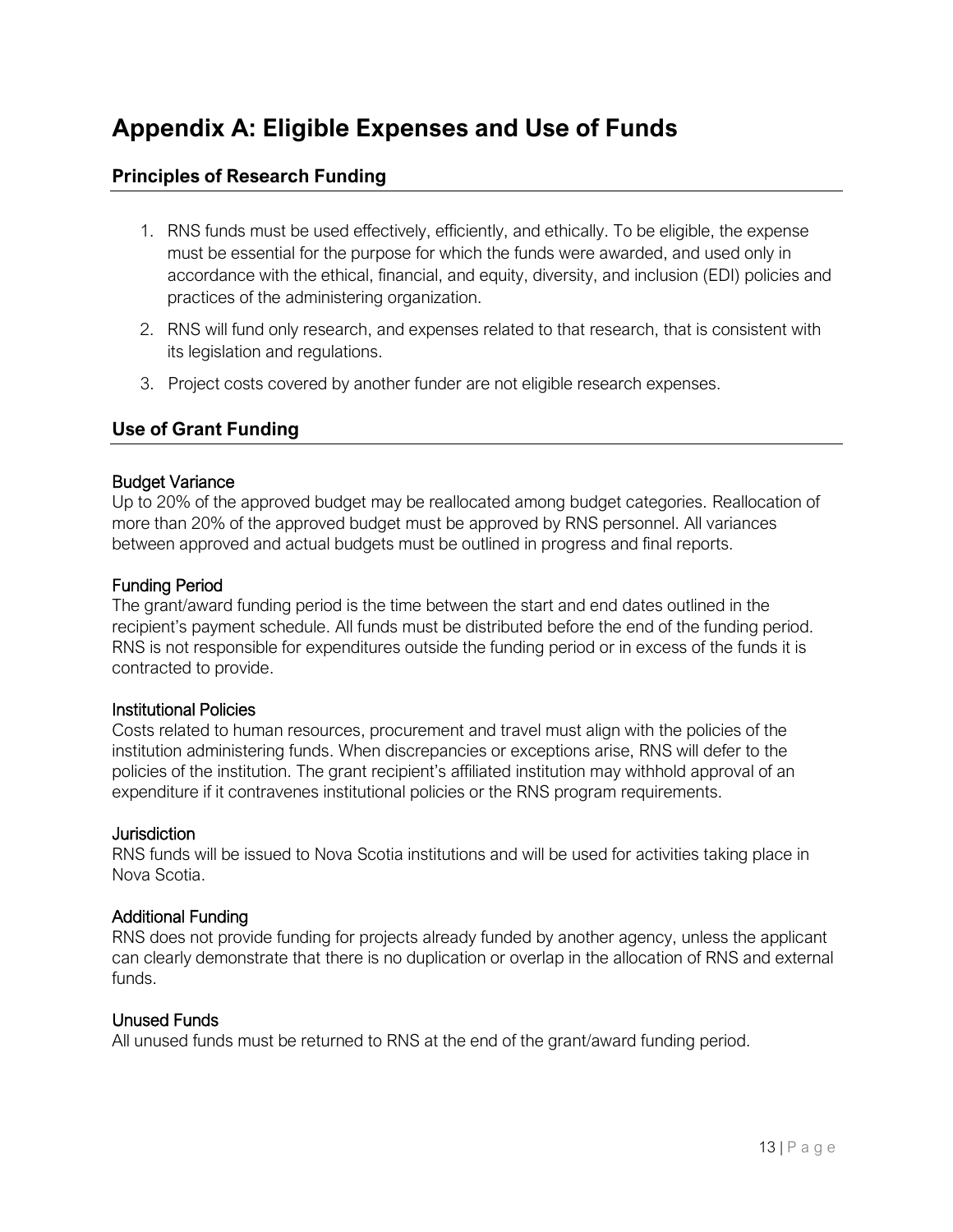#### Exception Requests

In coordination with the institution administering funds, the applicant must submit a request to the RNS for any exceptions to the aforementioned policies and/or the eligible and ineligible expenses outlined. RNS will consider each request on a case-by-case basis.

### <span id="page-13-0"></span>**Eligible and Ineligible Expenses**

#### Personnel and Professional/ Technical Services

Expenses related to personnel and professional/technical services must align with the human resources and procurement policies of the institution administering funds.

#### Eligible Expenses

- Salary and mandatory benefit costs for personnel that contribute directly to the project, such as Research Assistants and Research Coordinators.
- Stipends paid to trainees (e.g. students).
- Honoraria paid to research participants, such as modest incentives, as approved by an ethics committee
- Consulting fees, technician, and subcontract costs
- Salaries for clerical or administrative personnel directly related to dissemination of the research findings (e.g. preparing a manuscript).
- In exceptional circumstances, PIs may request funding for a partial course relief for up to one course per RNS grant, if supported and cost-shared by the institution

#### Ineligible Expenses

- Salary, benefit costs, and/or consulting fees for primary applicants, co-applicants, and collaborators already employed by their primary organization.
- "Release time" or costs associated with loss of teaching time or time required for other professional commitments.
- Renumeration for members of the board of directors or other volunteers associated with governing the funded organization.
- Administrative or management costs
- Discretionary severance and separation packages
- Academic fees or non-mandatory personnel benefits
- Payments to individuals participating in the project on a part-time basis who, at the same time, receive remuneration for teaching or service work
- Membership fees to professional associations or societies
- Costs associated with thesis examination or defense
- Professional training or education tuition and course fees

#### **Travel**

Travel expenses must align with the travel policies of the institution administering funds.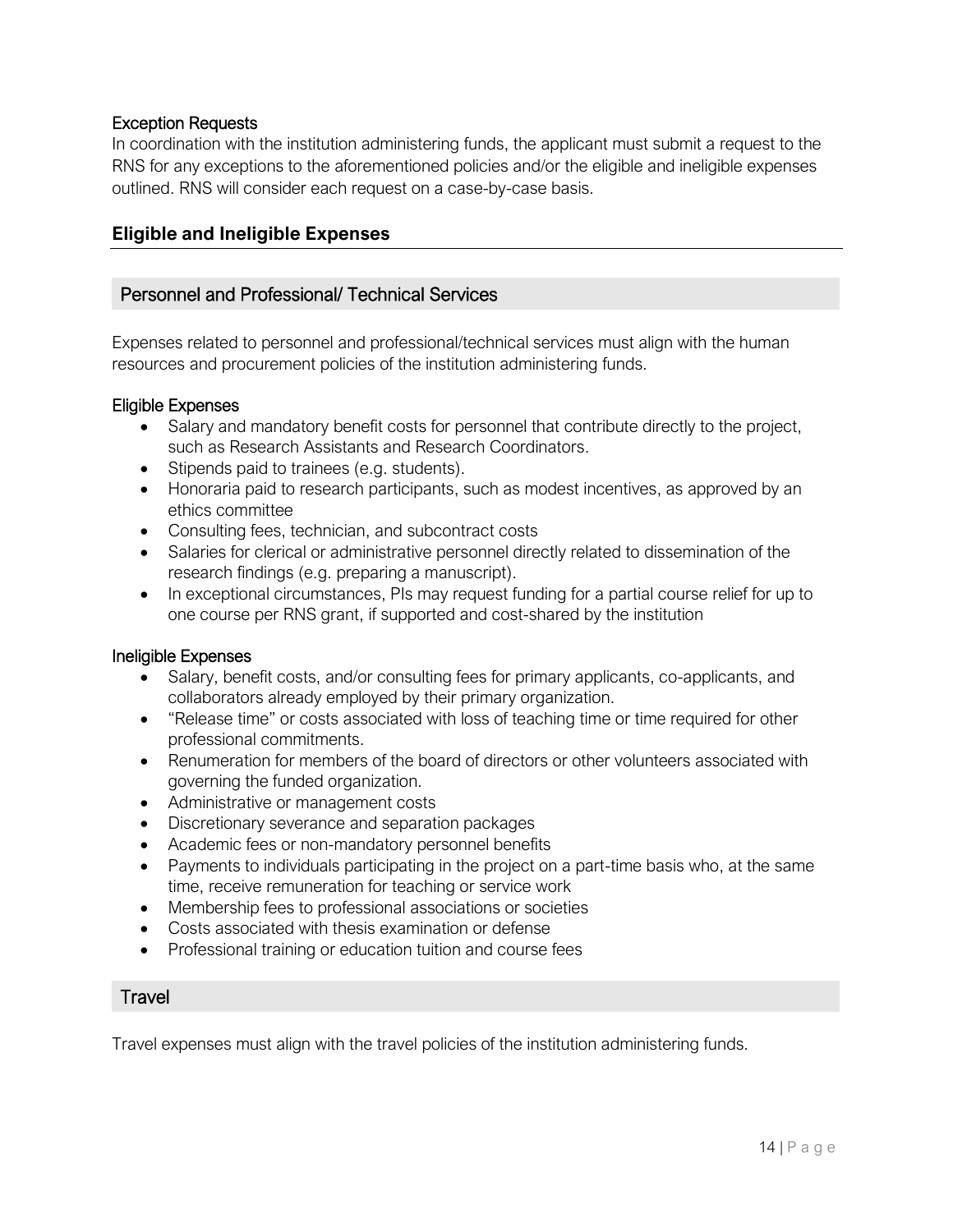#### Eligible Expenses

• Travel and related expenditures at the most economical rates deemed to be reasonable, as based on the administering organization's policies.

#### Ineligible Expenses

- Costs associated with entertainment, alcohol, or cannabis.
- Commuting costs between residence and workplace, or between two places of employment
- Passport, immigration fees and work permit fees
- Reimbursement for airfare purchased through personal frequent flyer programs

#### Meetings and Hospitality

#### Eligible Expenses

- Meeting room rental fees and catering costs for the purposes of data collection, partnership development, and research knowledge sharing, as identified in the original project proposal.
- Hospitality costs related directly to the funded research for assemblies that contribute to achieving the research objective(s).

#### Ineligible Expenses

- Costs incurred for interactions between personnel already involved in the research project.
- Costs associated with entertainment, alcohol, or cannabis.

#### Equipment and Materials

Equipment and materials expenses must align with the procurement policies of the institution administering funds

#### Eligible Expenses

• Purchase (or lease, if more cost effective) of equipment, computers, hardware/software, and materials required for the funded project, if not already supplied by the institution administering funds.

#### Ineligible Expenses

- Furniture or permanent equipment normally supplied by the institution
- Extended warranties
- Moving, renovation or construction costs

#### Computers/ Electronic Communications

#### Eligible Expenses

- Computers, tablets, emerging technologies, and other hardware and/or specialized software that are not provided by the administering organization, and with adequate justification.
- Cellular phones when they are necessary for research purposes and/or for personal safety purposes, with adequate justification.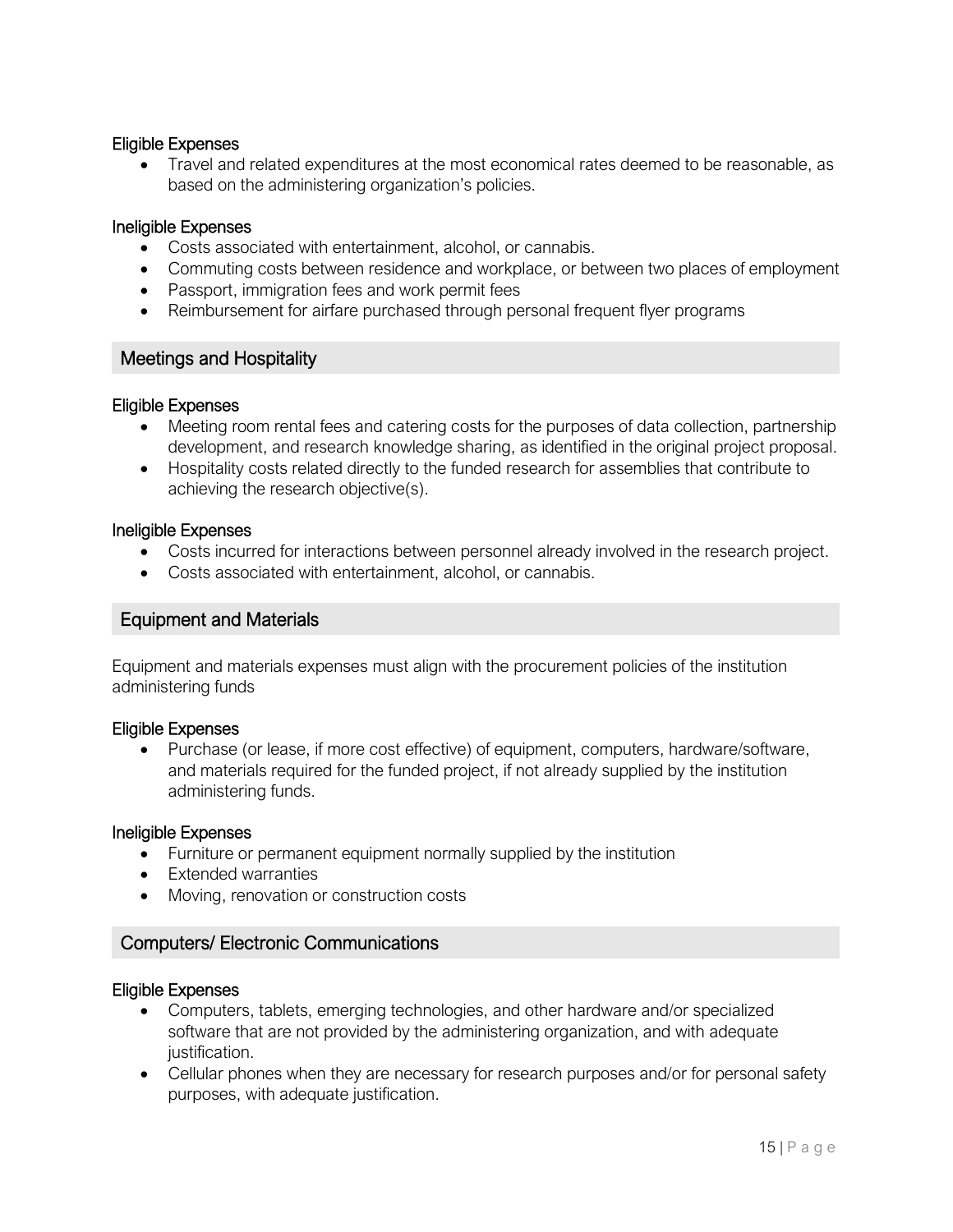• Monthly plans for electronic devices when they are used for research purposes and/or personal safety.

#### Ineligible Expenses

- Costs associated with extended warranties for standard equipment.
- Costs for home internet connections.

#### Gifts, Honoraria, Incentives

#### Eligible Expenses

- Individuals or groups involved in the research but not a member of the grant team may be offered gifts, honoraria, and incentives as a token of appreciation.
- When Indigenous Knowledge Keepers are involved in the research, gifts may be given in a ceremonial context.

#### Ineligible Expenses

• Gifts, honoraria, and incentives for members of the grant team.

## **Miscellaneous**

#### Ineligible Expenses

.

- Costs associated with ethical review, biohazard or radiation safety, environmental assessments, and bylaws
- Childcare expenses
- Costs related to intellectual property or obtaining a patent
- Sales taxes to which an exemption or rebate applies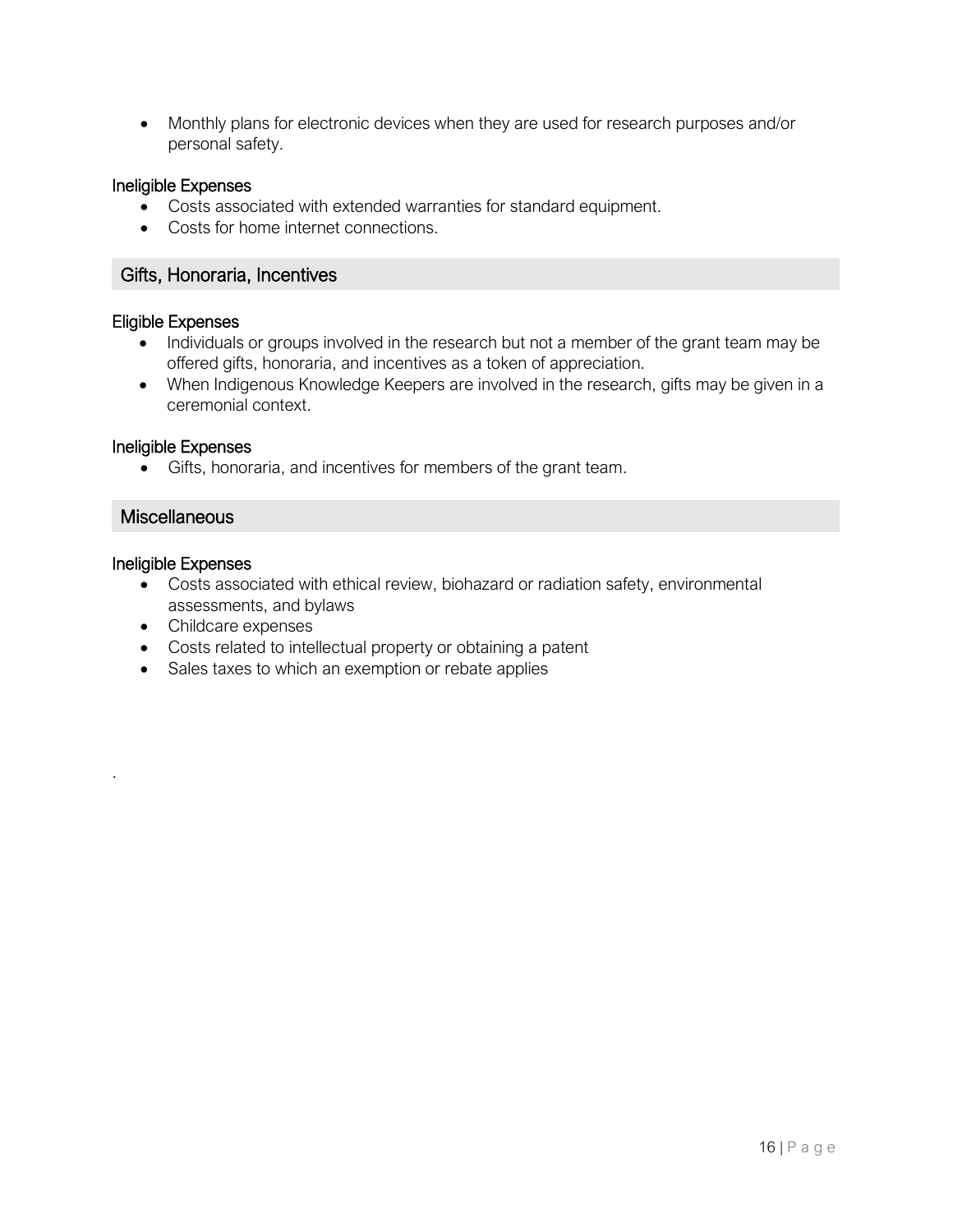# <span id="page-16-0"></span>**Appendix B: Team Member Role Descriptions**

RNS considers the following to be team member roles on New Health Investigator Grant applications:

| <b>Principal Investigator</b><br>(PI)     | The researcher with overall responsibility for directing the application<br>and proposed work and with primary responsibility for the intellectual<br>direction of the research. The PI is the designated project manager,<br>assuming financial and administrative responsibilities for the grant or<br>award.                                                                                        |
|-------------------------------------------|--------------------------------------------------------------------------------------------------------------------------------------------------------------------------------------------------------------------------------------------------------------------------------------------------------------------------------------------------------------------------------------------------------|
| Co-Principal<br>Investigator<br>$(Co-PI)$ | The researcher with shared responsibility (with the PI) for directing the<br>application and proposed work and for the intellectual direction of the<br>research. The Co-PI co-manages the project, sharing administrative<br>responsibilities for the grant or award with the PI. The Co-PI may or<br>may not have an academic appointment. No more than one Co-PI may<br>be named on an application. |
| Co-Investigator<br>$(Co-I)$               | Makes a significant contribution to the intellectual or scientific direction<br>of the application and proposed work, plays a significant role in the<br>conduct of the work and may, at the discretion of the PI, have some<br>responsibility for administrative aspects of the activities. Students,<br>fellows, or research associates/assistants may not be a Co-I.                                |
| Associate                                 | Individual who makes a substantial intellectual contribution to the<br>application or proposed work. Students, post-doctoral fellows,<br>research associates/assistants may be an Associate. Associates may<br>be paid from grant when appropriate.                                                                                                                                                    |
| Mentor                                    | Provides support to a first-time PI, a PI new to Nova Scotia, or a PI<br>new to health research by helping to navigate the Nova Scotia health<br>research enterprise.                                                                                                                                                                                                                                  |
| Partner                                   | May not be affiliated with a post-secondary institution, and may include<br>participation from the public, private or non-profit sector. A Partner<br>must have an interest in, and make a contribution to, the proposed<br>project.                                                                                                                                                                   |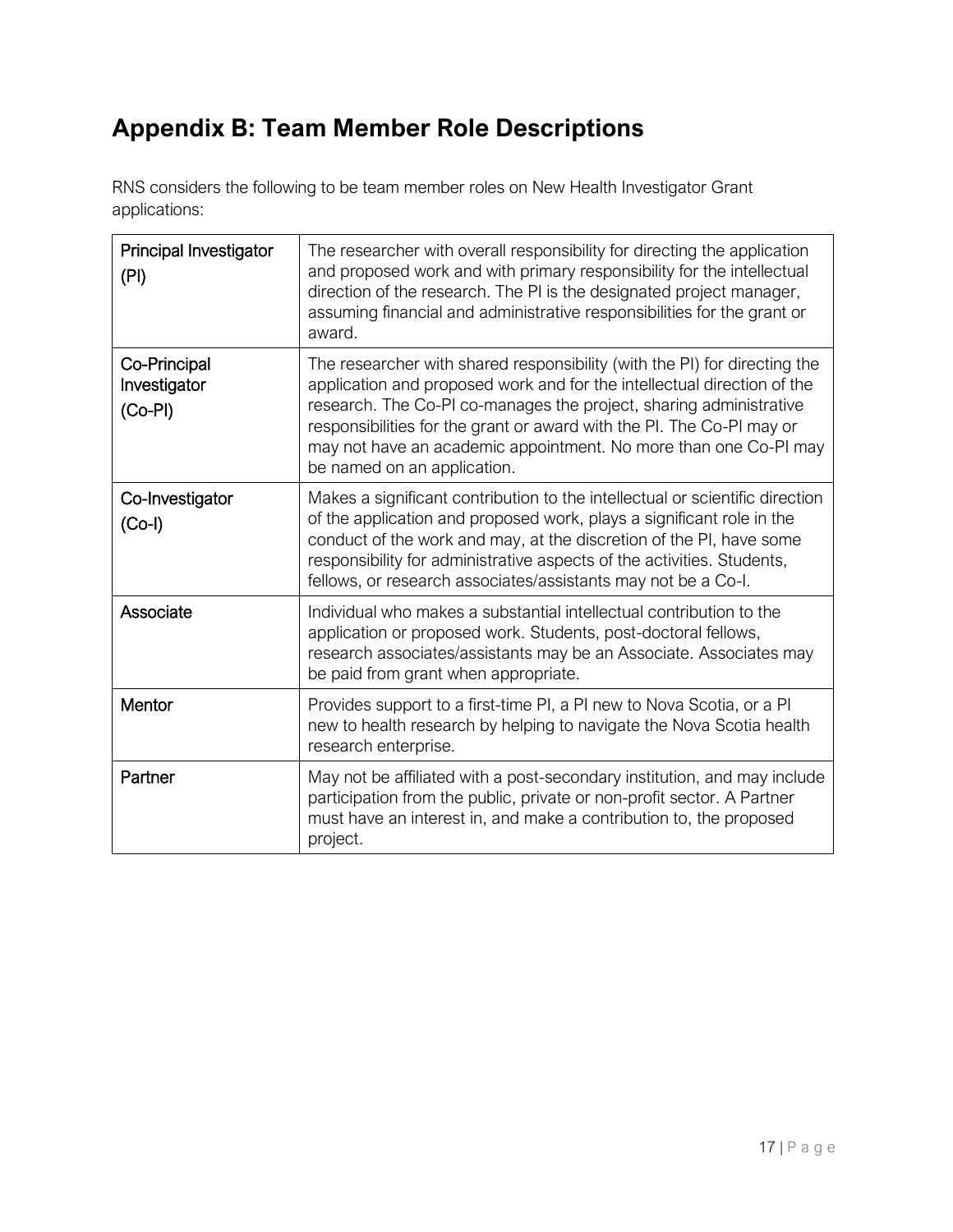## <span id="page-17-0"></span>**Appendix C: Canadian Common CV (CCV) Overview**

A CCV is required for the primary investigator and team members with academic appointments. The process of creating and validating a CCV may take a considerable amount of time. Please plan to complete this well in advance of the deadline.

#### What type of CCV is required for the NHIG Full Application?

Please provide a CIHR funding CCV, either the academic or project biosketch type. For funding source, select CIHR then the CCV type you would like to complete.

#### How to obtain a CCV?

If you are a first-time user of the Common CV, you will need to register: <https://ccv-cvc.ca/researcherProcRegistration.frm>

If you are already registered, you can log on to complete or update your CCV. <https://ccv-cvc.ca/loginresearcher-eng.frm>

Quick Reference Guide: CIHR Academic CV <https://cihr-irsc.gc.ca/e/48437.html>

Quick Reference Guide: CIHR Biosketch <https://cihr-irsc.gc.ca/e/48437.html>

#### How is the CCV included with my NHIG Application?

Once you have completed and validated the CV, please save a PDF copy on your computer. This can be uploaded into your online application form for inclusion with your submission. You may also upload team member CCV.

#### Can I use a draft form of my CCV?

No, your CCV must be validated and not in draft form.

#### What if I need help?

Frequently asked questions about creating and validating a CIHR CCV have been published on the following website:<https://cihr-irsc.gc.ca/e/45688.html>

If you are unable to find the answer to your question, the CCV has a centralized helpdesk. For technical issues, general inquires or to provide feedback, please contact the CCV Contact Centre:

Telephone: 613-954-1968 Toll Free: 1-888-603-4178 Fax: 613-954-1800 support-soutien@cihr-irsc.gc.ca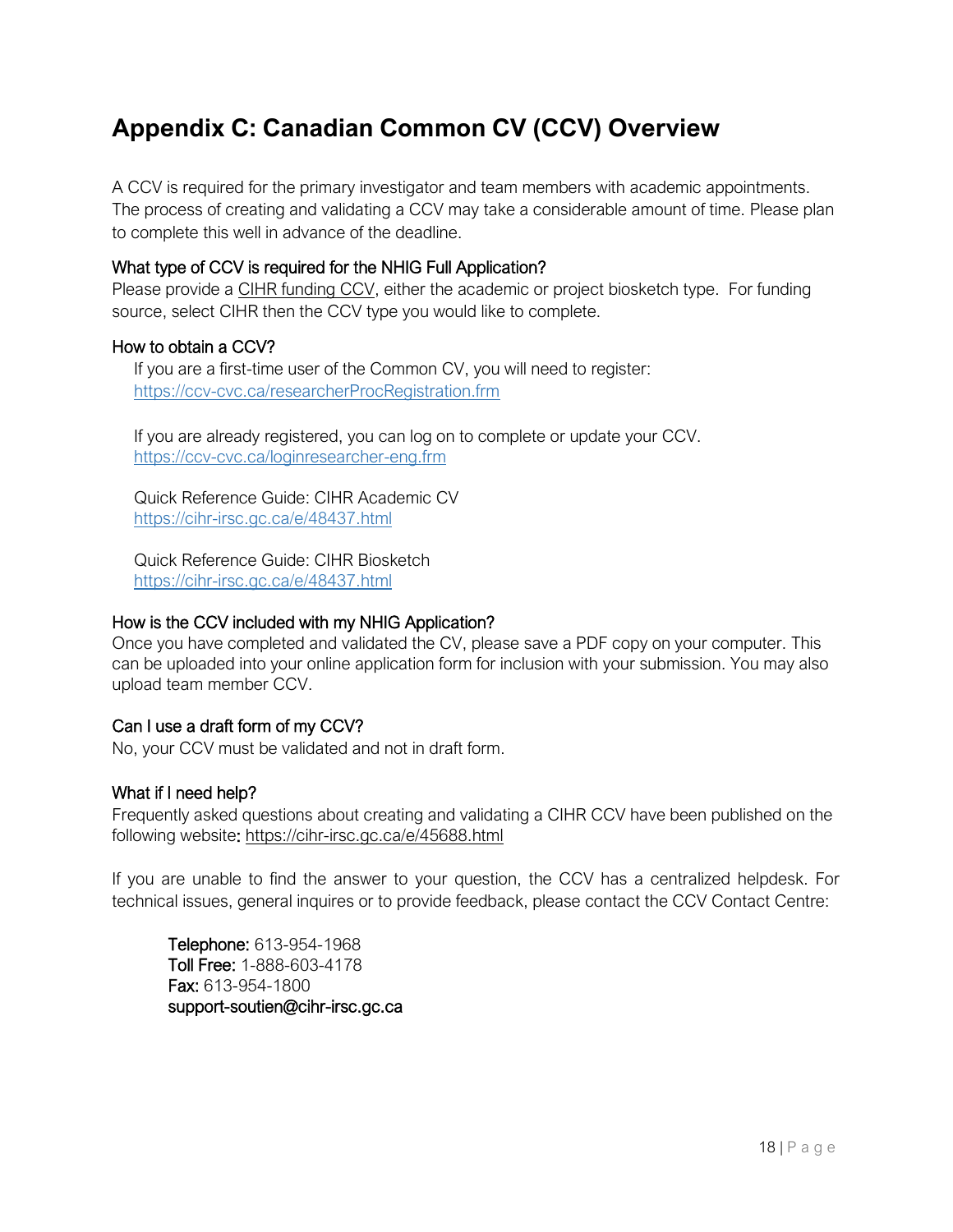# <span id="page-18-0"></span>**Appendix D: Assessment Criteria**

The following assessment criteria will be used by a peer review committee to assess New Health Investigator Grant applications:

| <b>Principal Investigator</b> | PI has appropriate productivity in consideration of their<br>career stage and experience to undertake suggested<br>project.<br>PI has clear demonstration of an independent program of<br>research or the potential to develop an independent<br>program of research.<br>Appropriateness of the PI's environment to enable the<br>conduct and success of the research project.                                                                                                                                                                                                                                                                                                                                                                                         |
|-------------------------------|------------------------------------------------------------------------------------------------------------------------------------------------------------------------------------------------------------------------------------------------------------------------------------------------------------------------------------------------------------------------------------------------------------------------------------------------------------------------------------------------------------------------------------------------------------------------------------------------------------------------------------------------------------------------------------------------------------------------------------------------------------------------|
| Plain Language<br>Summary     | Summary provided uses clear language suitable for a<br>$\bullet$<br>nonscientific audience.                                                                                                                                                                                                                                                                                                                                                                                                                                                                                                                                                                                                                                                                            |
| <b>Project Objectives</b>     | Objectives provided appropriately cover the overall goals of<br>$\bullet$<br>the proposed project.<br>Objectives provided can be reasonably achieved within the<br>timeframe identified.<br>Objectives provide an accurate overview of the activities<br>$\bullet$<br>described in the project description.                                                                                                                                                                                                                                                                                                                                                                                                                                                            |
| <b>Budget</b>                 | Appropriateness and adequacy of budget expenses and<br>$\bullet$<br>justification.<br>Availability of in-kind contributions and other sources of<br>funding<br>٠                                                                                                                                                                                                                                                                                                                                                                                                                                                                                                                                                                                                       |
| <b>Project Description</b>    | Clarity, appropriateness, and scope of objectives.<br>Clarity and appropriateness of methodology.<br>Where applicable and appropriate, the research design is<br>sex and gender equitable.<br>Clarity and feasibility of project timeline.<br>Clarity and feasibility of project activities.<br>Alignment of timeline and work plan with objectives.<br>Extent to which potential challenges and limitations are<br>identified and adequately addressed.<br>Appropriateness of knowledge translation plan and<br>potential for findings to be used by other researchers and<br>end-users. Knowledge translation activities are well<br>described and appropriate.<br>Appropriateness of how success will be identified and<br>clarity of approach to determine success |